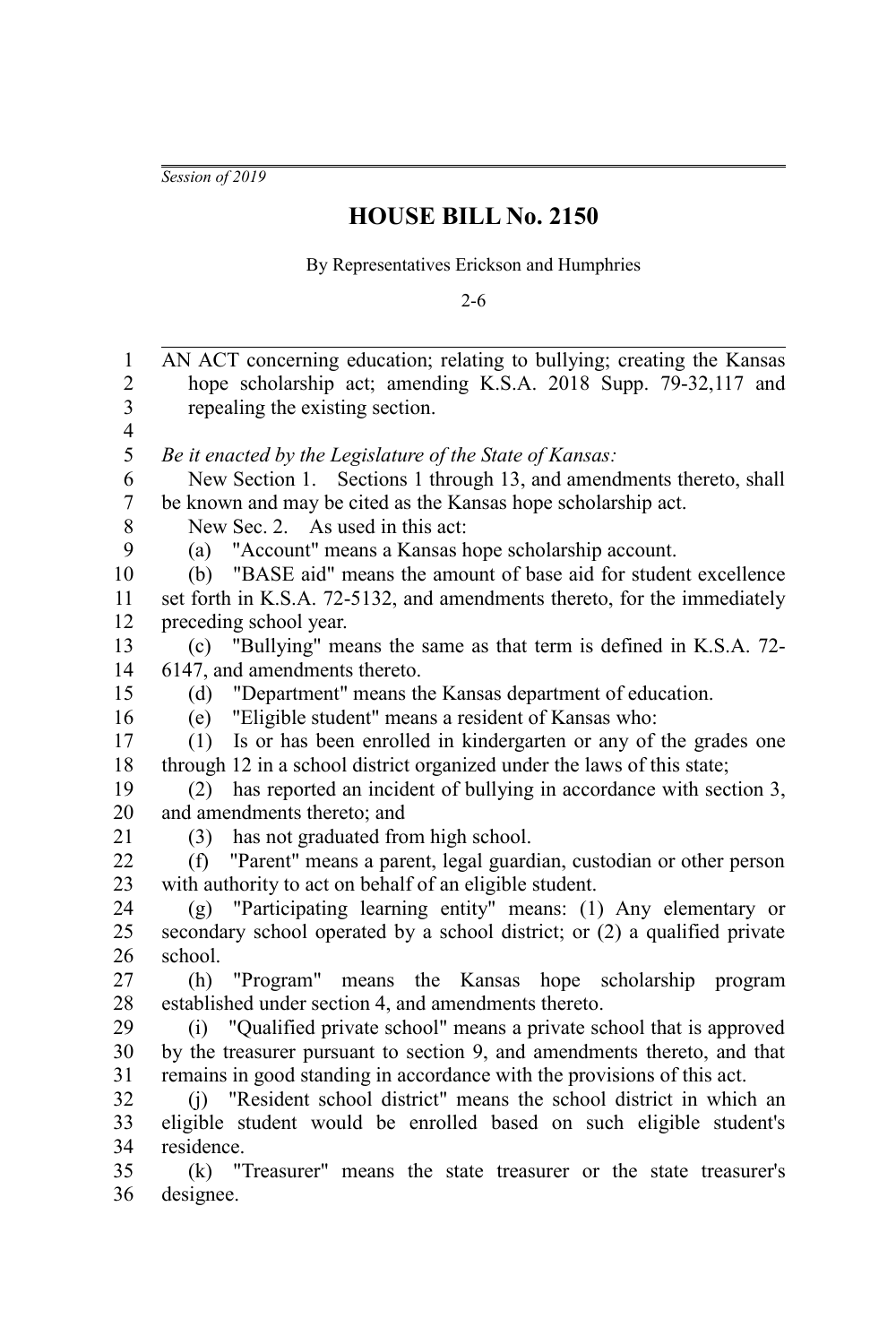New Sec. 3. (a) A student shall be eligible to participate in the Kansas hope scholarship program if the student has reported an incident of bullying. A student may report an incident of bullying to any teacher, counselor or administrator, who will prepare a written report of the incident and submit such written incident report to the principal of the school where the student regularly attends. 1 2 3 4 5 6

(b) Upon receipt of a written incident report, the principal, or the principal's designee, shall provide a copy of the report to the parent of the student who reported the incident and investigate the incident. Within 24 hours after receipt of a written report, the principal, or the principal's designee, shall provide a copy of the report to the parent of the alleged offender and to the superintendent of the school district. Upon the conclusion of the investigation, or within 15 days after the incident was first reported, whichever occurs first, the school district shall notify the parent of the student who reported the incident that the student is eligible for the Kansas hope scholarship program and provide a written description of the program, including the information described in section 4, and amendments thereto. 7 8 9 10 11 12 13 14 15 16 17 18

(c) Upon the student becoming eligible for the program, the parent of such student may elect to participate in the program and transfer the eligible student to a participating learning entity in accordance with the provisions of section 5, and amendments thereto. 19 20 21 22

New Sec. 4. (a) The treasurer shall administer the Kansas hope scholarship program, which is hereby established. The purpose of the program is to provide options for the education of Kansas students. 23 24 25

(b) The treasurer shall establish a Kansas hope scholarship account for each eligible student whose parent satisfies the requirements of this act. 26 27

(c) The treasurer shall maintain an explanation of the following information on the treasurer's website and provide a hard copy of such information to any person who requests it: 28 29 30

31

(1) The allowable uses of moneys in an account;

(2) the responsibilities of a parent of an eligible student participating in the program; 32 33

(3) the effect of participation in the program by eligible students with an individualized education program (IEP) or an education plan under section 504 of the rehabilitation act of 1973, 29 U.S.C. § 794 (section 504 plan); 34 35 36 37

(4) the duties of the treasurer; and 38

(5) a list of qualified private schools. 39

New Sec. 5. (a) To establish an account, the parent of an eligible student shall enter into a written agreement with the treasurer, in a manner and on a form prescribed by the treasurer. 40 41 42

(b) The agreement between the parent of an eligible student and the 43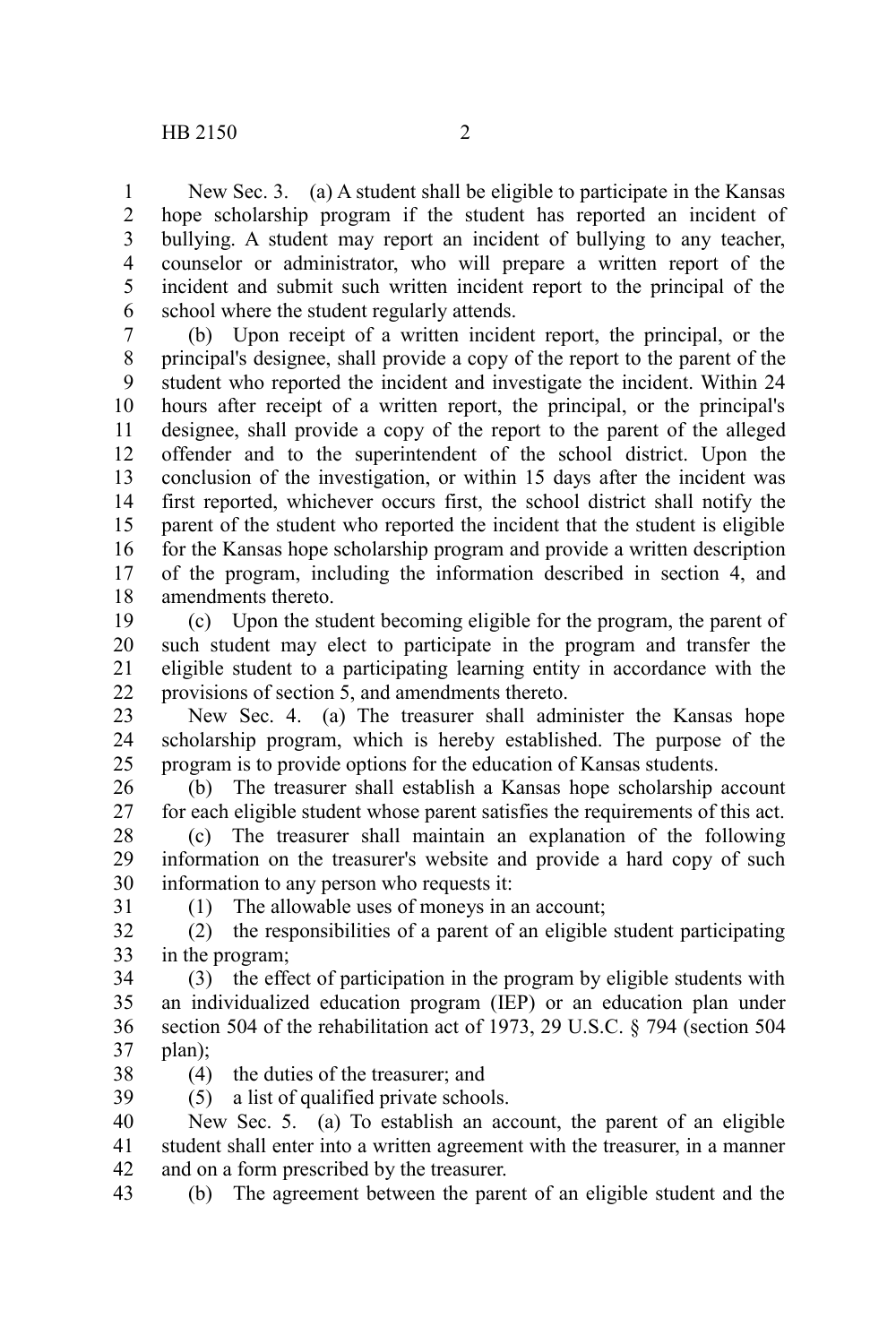treasurer shall provide that: 1

(1) The eligible student shall transfer from the school the student was attending when the incident was reported; 2 3

(2) the eligible student shall receive instruction from a participating learning entity; 4 5

(3) the parent shall comply with all requirements and rules and regulations of the program; and 6 7

(4) the money in the eligible student's account shall only be expended as authorized by this program. 8 9

(c) Only one account may be established for each eligible student. A parent acting on behalf of more than one eligible student shall have a separate written agreement for each eligible student. 10 11 12

(d) A written agreement entered pursuant to this act shall have a term of one year, but may be terminated early pursuant to subsection (e). Such written agreement shall be executed on or before August 1 of the current school year. Such written agreement may be renewed annually by August 1 upon the written consent of the parent and the treasurer in a manner determined by the treasurer, except the parent may submit a request to the treasurer for an extension of time for renewal not to exceed 30 days. Failure to renew a written agreement does not preclude renewal of such written agreement in a subsequent year. A written agreement that has been terminated pursuant to subsection (e) shall not be renewed. 13 14 15 16 17 18 19 20 21 22

(e) (1) A written agreement may be terminated by the treasurer upon a determination that: 23 24

(A) Money in an account has been used for purposes other than those allowed by the program; 25 26

(B) the eligible student no longer satisfies the qualifications of an "eligible student" as defined in section 2, and amendments thereto; or 27 28

(C) the eligible student enrolls in the public school the student was attending when the incident was reported. 29 30

(2) A written agreement may be terminated by a parent at any time. To terminate a written agreement, such parent shall notify the treasurer in writing of such termination. 31 32 33

(3) When a written agreement is terminated, the account associated with such agreement shall be deemed no longer active, and the treasurer shall close the account in accordance with section 6, and amendments thereto. 34 35 36 37

New Sec. 6. (a) (1) There is hereby established in the state treasury the Kansas hope scholarship fund to be administered by the state treasurer. Money in the Kansas hope scholarship fund shall be expended only for the purposes established in this act. All moneys received pursuant to section 7, and amendments thereto, shall be deposited in the state treasury in accordance with the provisions of K.S.A. 75-4215, and amendments 38 39 40 41 42 43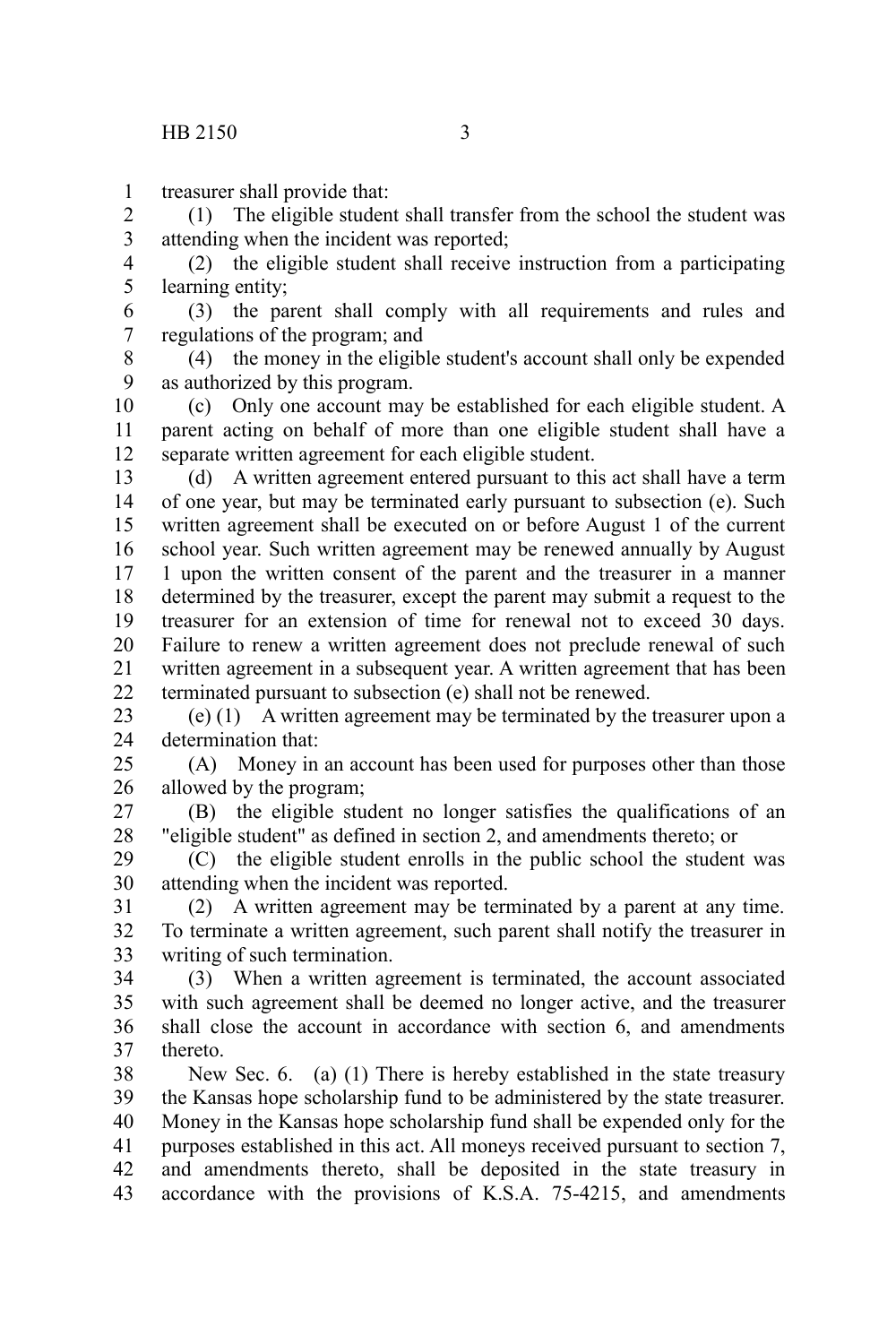thereto, and shall be credited to the Kansas hope scholarship fund. 1

(2) On or before the  $10<sup>th</sup>$  of each month, the director of accounts and reports shall transfer from the state general fund to the Kansas hope scholarship fund interest earnings based on: 2 3 4

(A) The average daily balance of moneys in the Kansas hope scholarship fund; and 5 6

(B) the net earnings rate of the pooled money investment portfolio for the preceding month. 7 8

(b) Upon execution of an agreement in accordance with section 5, and amendments thereto, the treasurer shall establish an account in the Kansas hope scholarship fund in the state treasury in the name of the eligible student. Upon establishment of such account, the treasurer shall notify the resident school district of the establishment of such an account for the eligible student. 9 10 11 12 13 14

(c) (1) The treasurer shall transfer to an eligible student's account in the Kansas hope scholarship fund an aggregate annual amount equal to: 15 16

(A) 88% of the BASE aid if the eligible student is enrolled in any of the grades one through five in the current school year; 17 18

(B) 92% of the BASE aid if the eligible student is enrolled in any of the grades six through eight in the current school year; and 19 20

(C) 96% of the BASE aid if the eligible student is enrolled in any of the grades nine through 12 in the current school year. 21 22

The treasurer shall make such transfers in quarterly installments pursuant to a schedule determined by the treasurer. 23 24

(2) In addition to any amounts transferred to an eligible student's account pursuant to paragraph (1), the treasurer shall transfer to an eligible student's account an amount equal to the cost for transportation required for the eligible student to travel to and from the participating learning entity. Prior to any such transfer, the participating learning entity shall certify the cost for such transportation. In no event shall the total of such transfers exceed \$750 for the school year. 25 26 27 28 29 30 31

(d) The treasurer may deduct a percentage of the amount to be transferred into an account as reimbursement for the administrative costs of implementing the provisions of this act as follows: 32 33 34

(1) Up to 5% each year for the first two years money is transferred to an eligible student's account under subsection (c); and 35 36

(2) up to 2.5% for the third year and for each subsequent year money is transferred to an eligible student's account under subsection (c). 37 38

(e) No transfers shall be made to an eligible student's account after such student has graduated from high school. 39 40

41

(f) (1) Each account shall remain active until:

(A) A written agreement is terminated pursuant to section 5, and amendments thereto; 42 43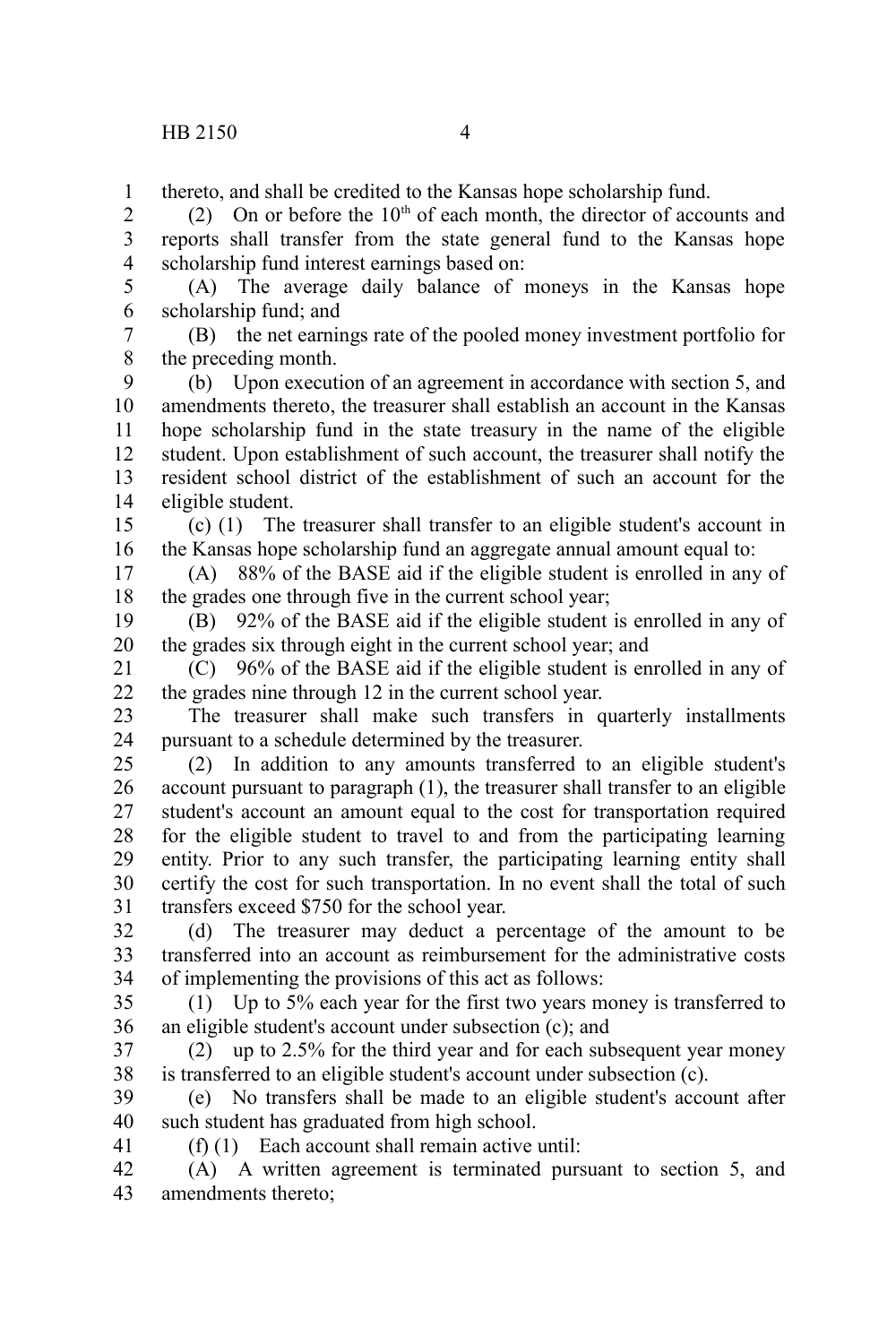(B) July 30 following the date on which the eligible student graduates from high school; or 1 2

3

(C) there are two consecutive years of nonrenewal of an agreement.

4

(2) When the treasurer determines an account is no longer active, the treasurer shall close the account and certify the amount of funds remaining in the account to the director of accounts and reports. Such certified amount shall be transferred from the closed account to the Kansas hope scholarship fund. 5 6 7 8

(g) The treasurer shall develop a system for payment of services by participating parents by electronic funds transfer. However, such system shall not require parents to be reimbursed for out-of-pocket expenses. All transfers shall be only for expenditures approved by the treasurer. The treasurer may contract with a third party for the purposes of this subsection. 9 10 11 12 13 14

New Sec. 7. (a) The treasurer shall notify the state board of education as to the names of the students participating in the program and the resident school district of each such student. 15 16 17

(b) For school year 2019-2020, and each school year thereafter, an eligible student shall be counted in the enrollment of such eligible student's resident school district for the purposes of calculating the amount of the state foundation aid per student for the school district. The state board shall determine the amounts to be transferred to the Kansas hope scholarship fund by multiplying an amount equal to the percentage of the BASE aid as set forth in section 6(c), and amendments thereto, by the total number of eligible students in such school district who are participating in the program and who correspond to such percentage. The state board of education shall certify the resulting products to the director of accounts and reports. Upon receipt of such certification, the director shall transfer such certified amounts from the state general fund to the Kansas hope scholarship fund established in section 6, and amendments thereto. 18 19 20 21 22 23 24 25 26 27 28 29 30

(c) For school year 2019-2020 and each school year thereafter, the state board shall deduct from the amount of state foundation aid for each school district an amount equal to the amount certified under subsection (b). 31 32 33 34

New Sec. 8. (a) Moneys in the eligible student's account may be accessed by such eligible student's parent, but shall only be expended by such parent for the following purposes: 35 36 37

38

(1) Payment to a unified school district;

(2) tuition and fees charged by qualified private school; 39

(3) textbooks and other supplies required by a qualified private school; and 40 41

(4) fees for transportation provided by a participating learning entity required for the eligible student to travel to and from a participating 42 43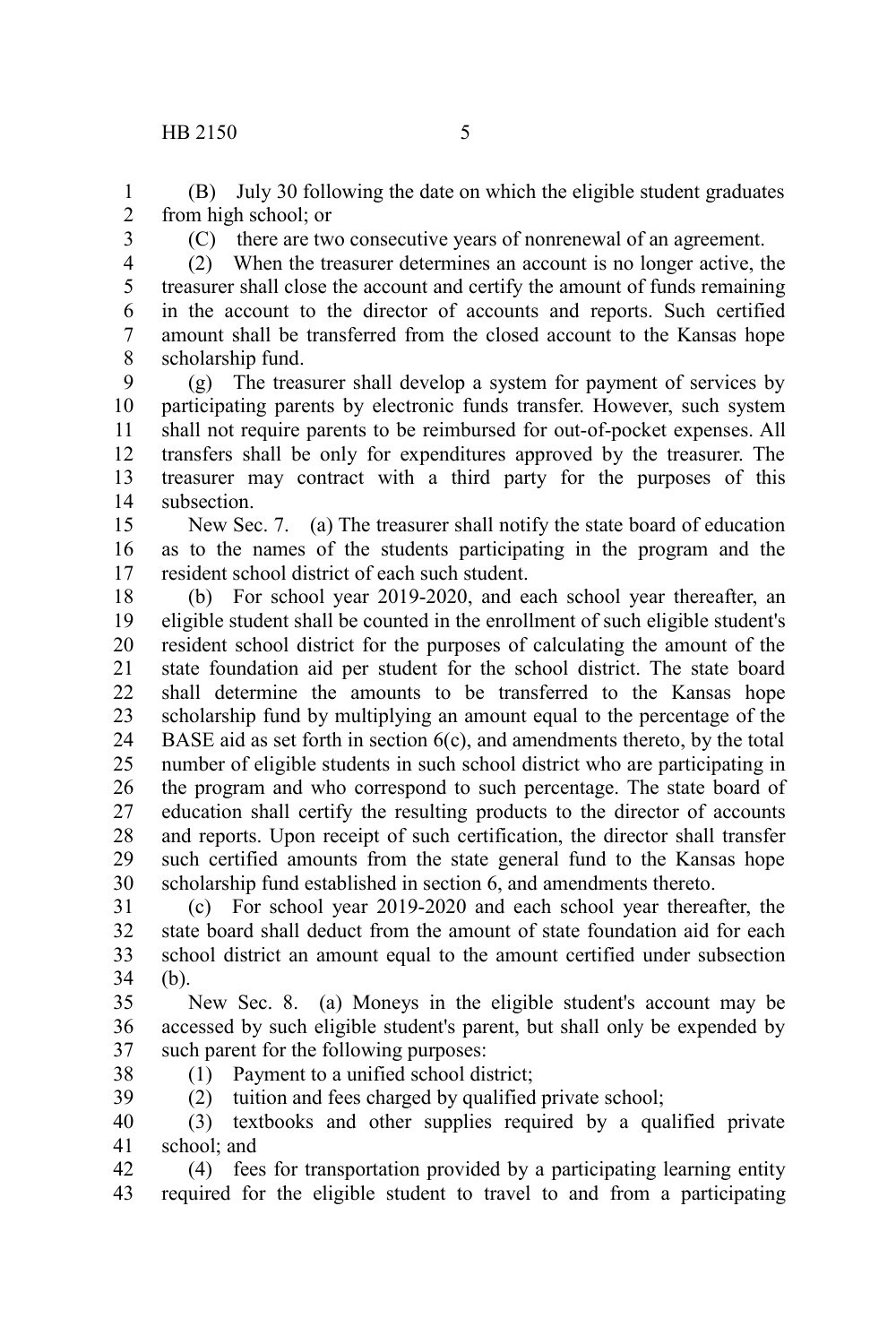learning entity. 1

(b) If the eligible student transfers to an elementary or secondary school operated by a school district, then the amount transferred pursuant to section  $6(c)(1)$ , and amendments thereto, shall be paid by the parent to the school district operating such elementary or secondary school. Upon receipt of such payment, the school district shall deposit the entire amount in the general fund of the school district. 2 3 4 5 6 7

(c) The treasurer shall notify the parent of any expenditures from an eligible student's account that do not meet the requirements of subsection (a). Such parent shall repay the cost of any such expenditures within 30 days of notification by the treasurer. 8 9 10 11

(d) Except as provided in section 6(f), and amendments thereto, funds remaining in an account at the end of a school year shall roll over to the next succeeding school year. 12 13 14

(e) A participating learning entity providing education services purchased with funds from an account shall not share, refund or rebate any portion of such funds to the parent or eligible student. Any such refund or rebate shall be made directly into the eligible student's account. 15 16 17 18

19

(f) No personal deposits may be made into an account.

(g) (1) The treasurer shall conduct or contract to conduct annual audits of Kansas hope scholarship accounts to ensure compliance with the provisions of this act. The treasurer shall also conduct or contract to conduct random and quarterly audits of Kansas hope scholarship accounts, as needed, to ensure compliance with this act. 20 21 22 23 24

(2) If the treasurer determines money in an account has been used for purposes other than those allowed by subsection (a), the treasurer may: 25 26

(A) Prohibit expenditures from the account until such time as determined by the treasurer; 27 28

(B) prorate amounts to be deposited in such account under section 6, and amendments thereto, by an amount equal to the total amount used for purposes other than those allowed by subsection (a); or 29 30 31

32

(C) terminate the account.

New Sec. 9. (a) To become a qualified private school, an applicant shall submit an application to the treasurer on a form and in a manner prescribed by the treasurer. Such application shall include proof that the applicant is an accredited nonpublic school registered with the state board of education pursuant to K.S.A. 72-4346, and amendments thereto, that provides instruction in at least those subjects required by K.S.A. 72-3214, 72-3217 and 72-3235, and amendments thereto. 33 34 35 36 37 38 39

(b) The treasurer shall approve an application or request additional information, as necessary, to prove an applicant meets the criteria to be deemed a qualified private school within 45 days of receiving the application. If the applicant is unable to provide such additional 40 41 42 43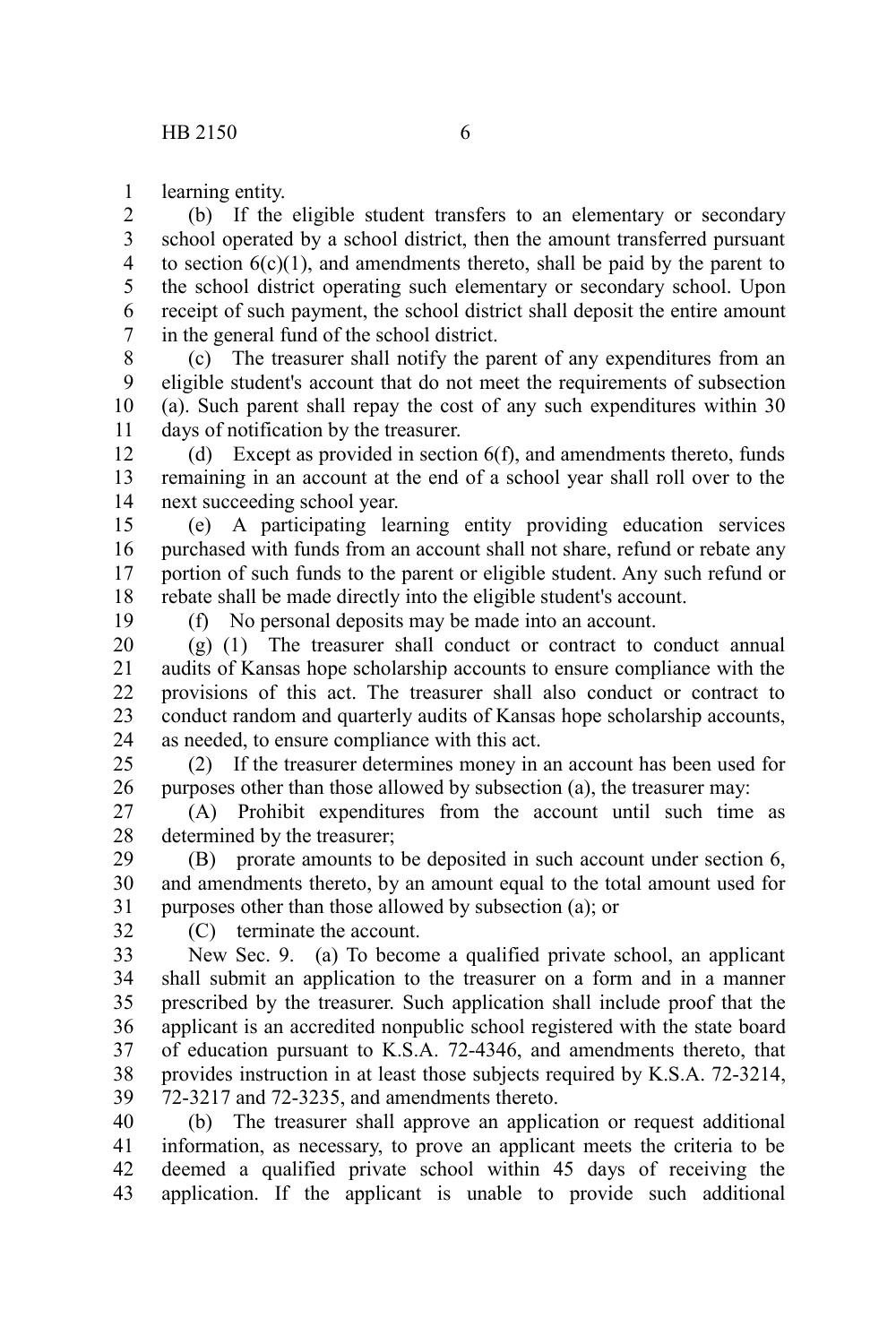information, the treasurer may deny the application. 1

(c) The treasurer shall conduct or contract to conduct an audit of a qualified private school, selected at random each year, to determine whether the qualified private school is compliant with the requirements of subsection (a). 2 3 4 5

(d) (1) The treasurer may revoke a qualified private school's approval if the treasurer determines the qualified private school: 6 7

(A) Has routinely failed to comply with the provisions of this act or applicable rules and regulations; or 8 9

(B) has failed to provide any educational services required by law to an eligible student receiving instruction from the school, if the school is accepting payments made from such student's account. 10 11 12

(2) Prior to revoking a qualified private school's approval, the treasurer shall notify such school of impending revocation and the reason for such revocation. The qualified private school shall have 30 days from the time it was notified to cure the matter identified in the notice. If the qualified private school fails to cure such matter within 30 days, such school's approval shall be revoked. A qualified private school whose approval has been revoked shall not be allowed to participate in the program until such time the treasurer determines such school is in compliance with the requirements of this act. 13 14 15 16 17 18 19 20 21

(3) If the treasurer revokes a qualified private school's approval, the treasurer shall immediately notify each parent of an eligible student participating in the program and receiving instruction from such school. 22 23 24

(e) The treasurer may notify the attorney general or the district attorney of the county where the qualified private school is located, if a qualified private school's approval was revoked because of misuse of money paid from an account. 25 26 27 28

New Sec. 10. Enrollment of an eligible student in a qualified private school shall be considered a parental placement of such student under the individuals with disabilities education act, 20 U.S.C. § 1400 et seq. 29 30 31

New Sec. 11. The provisions of this act shall be subject to the Kansas administrative procedure act. 32 33

New Sec. 12. On or before January 1, 2020, the treasurer shall adopt rules and regulations necessary to carry out the provisions of this act. 34 35

New Sec. 13. Nothing in this act shall be deemed to limit the independence or autonomy of a qualified private school or to make the actions of a qualified private school the actions of the state government. 36 37 38

Sec. 14. K.S.A. 2018 Supp. 79-32,117 is hereby amended to read as follows: 79-32,117. (a) The Kansas adjusted gross income of an individual means such individual's federal adjusted gross income for the taxable year, with the modifications specified in this section. 39 40 41 42

(b) There shall be added to federal adjusted gross income: 43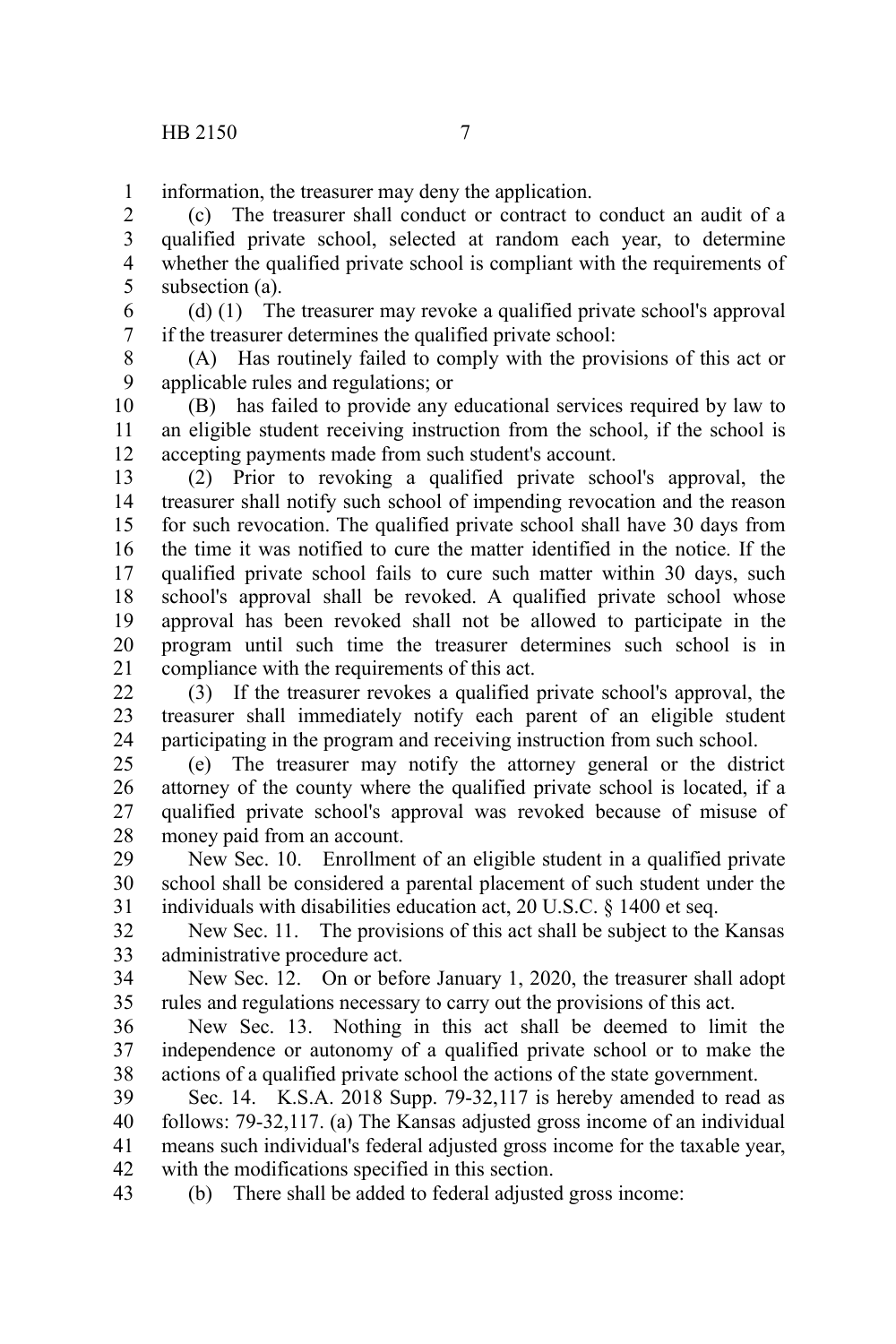(i) Interest income less any related expenses directly incurred in the purchase of state or political subdivision obligations, to the extent that the same is not included in federal adjusted gross income, on obligations of any state or political subdivision thereof, but to the extent that interest income on obligations of this state or a political subdivision thereof issued prior to January 1, 1988, is specifically exempt from income tax under the laws of this state authorizing the issuance of such obligations, it shall be excluded from computation of Kansas adjusted gross income whether or not included in federal adjusted gross income. Interest income on obligations of this state or a political subdivision thereof issued after December 31, 1987, shall be excluded from computation of Kansas adjusted gross income whether or not included in federal adjusted gross income. 1 2 3 4 5 6 7 8 9 10 11 12 13

(ii) Taxes on or measured by income or fees or payments in lieu of income taxes imposed by this state or any other taxing jurisdiction to the extent deductible in determining federal adjusted gross income and not credited against federal income tax. This paragraph shall not apply to taxes imposed under the provisions of K.S.A. 79-1107 or 79-1108, and amendments thereto, for privilege tax year 1995, and all such years thereafter. 14 15 16 17 18 19 20

(iii) The federal net operating loss deduction, except that the federal net operating loss deduction shall not be added to an individual's federal adjusted gross income for tax years beginning after December 31, 2016. 21 22 23

(iv) Federal income tax refunds received by the taxpayer if the deduction of the taxes being refunded resulted in a tax benefit for Kansas income tax purposes during a prior taxable year. Such refunds shall be included in income in the year actually received regardless of the method of accounting used by the taxpayer. For purposes hereof, a tax benefit shall be deemed to have resulted if the amount of the tax had been deducted in determining income subject to a Kansas income tax for a prior year regardless of the rate of taxation applied in such prior year to the Kansas taxable income, but only that portion of the refund shall be included as bears the same proportion to the total refund received as the federal taxes deducted in the year to which such refund is attributable bears to the total federal income taxes paid for such year. For purposes of the foregoing sentence, federal taxes shall be considered to have been deducted only to the extent such deduction does not reduce Kansas taxable income below zero. 24 25 26 27 28 29 30 31 32 33 34 35 36 37 38

(v) The amount of any depreciation deduction or business expense deduction claimed on the taxpayer's federal income tax return for any capital expenditure in making any building or facility accessible to the handicapped, for which expenditure the taxpayer claimed the credit allowed by K.S.A. 79-32,177, and amendments thereto. 39 40 41 42 43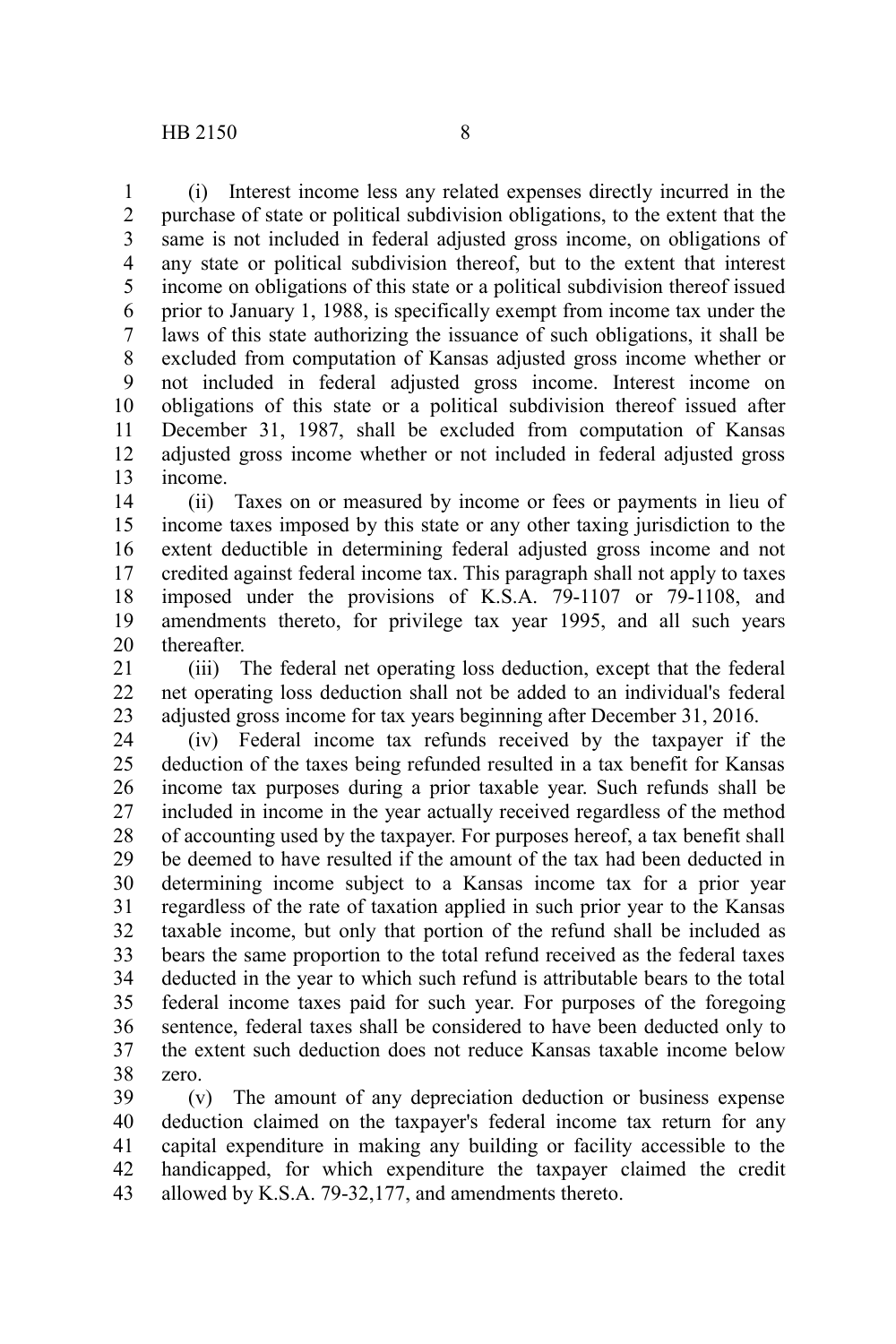1 2

(vi) Any amount of designated employee contributions picked up by an employer pursuant to K.S.A. 12-5005, 20-2603, 74-4919 and 74-4965,

and amendments thereto. 3

(vii) The amount of any charitable contribution made to the extent the same is claimed as the basis for the credit allowed pursuant to K.S.A. 79- 32,196, and amendments thereto. 4 5 6

(viii) The amount of any costs incurred for improvements to a swine facility, claimed for deduction in determining federal adjusted gross income, to the extent the same is claimed as the basis for any credit allowed pursuant to K.S.A. 2018 Supp. 79-32,204, and amendments thereto. 7 8 9 10 11

(ix) The amount of any ad valorem taxes and assessments paid and the amount of any costs incurred for habitat management or construction and maintenance of improvements on real property, claimed for deduction in determining federal adjusted gross income, to the extent the same is claimed as the basis for any credit allowed pursuant to K.S.A. 79-32,203, and amendments thereto. 12 13 14 15 16 17

(x) Amounts received as nonqualified withdrawals, as defined by K.S.A. 2018 Supp. 75-643, and amendments thereto, if, at the time of contribution to a family postsecondary education savings account, such amounts were subtracted from the federal adjusted gross income pursuant to K.S.A.  $79-32,117(c)(xv)$ , and amendments thereto, or if such amounts are not already included in the federal adjusted gross income. 18 19 20 21 22 23

(xi) The amount of any contribution made to the same extent the same is claimed as the basis for the credit allowed pursuant to K.S.A. 74- 50,154, and amendments thereto. 24 25 26

(xii) For taxable years commencing after December 31, 2004, amounts received as withdrawals not in accordance with the provisions of K.S.A. 74-50,204, and amendments thereto, if, at the time of contribution to an individual development account, such amounts were subtracted from the federal adjusted gross income pursuant to subsection  $(c)(xiii)$ , or if such amounts are not already included in the federal adjusted gross income. 27 28 29 30 31 32 33

(xiii) The amount of any expenditures claimed for deduction in determining federal adjusted gross income, to the extent the same is claimed as the basis for any credit allowed pursuant to K.S.A. 2018 Supp. 79-32,217 through 79-32,220 or 79-32,222, and amendments thereto. 34 35 36 37

(xiv) The amount of any amortization deduction claimed in determining federal adjusted gross income to the extent the same is claimed for deduction pursuant to K.S.A. 2018 Supp. 79-32,221, and amendments thereto. 38 39 40 41

(xv) The amount of any expenditures claimed for deduction in determining federal adjusted gross income, to the extent the same is 42 43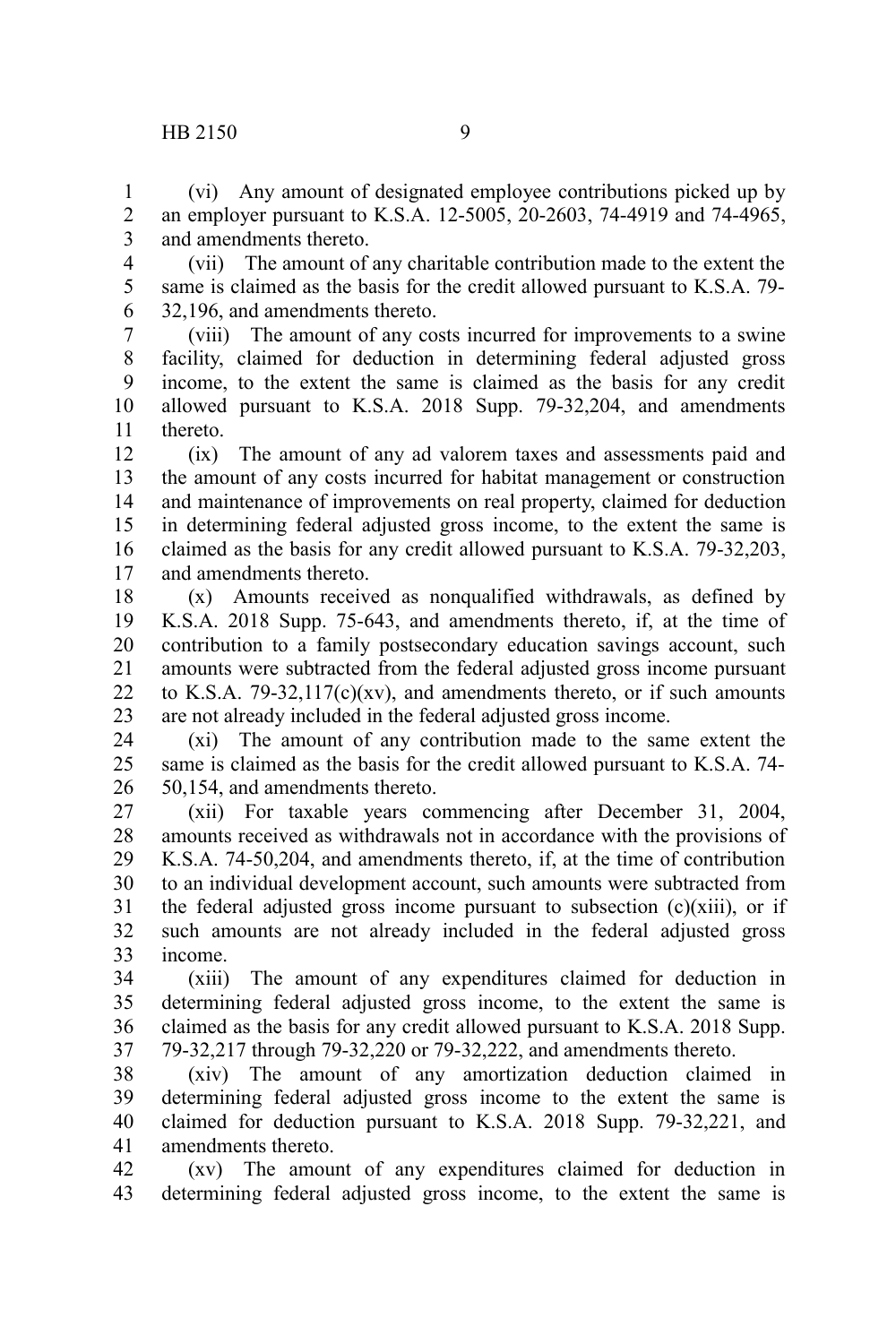claimed as the basis for any credit allowed pursuant to K.S.A. 2018 Supp. 79-32,223 through 79-32,226, 79-32,228 through 79-32,231, 79-32,233 through 79-32,236, 79-32,238 through 79-32,241, 79-32,245 through 79- 32,248 or 79-32,251 through 79-32,254, and amendments thereto. 1 2 3 4

(xvi) The amount of any amortization deduction claimed in determining federal adjusted gross income to the extent the same is claimed for deduction pursuant to K.S.A. 2018 Supp. 79-32,227, 79- 32,232, 79-32,237, 79-32,249, 79-32,250 or 79-32,255, and amendments thereto. 5 6 7 8 9

(xvii) The amount of any amortization deduction claimed in determining federal adjusted gross income to the extent the same is claimed for deduction pursuant to K.S.A. 2018 Supp. 79-32,256, and amendments thereto. 10 11 12 13

(xviii) For taxable years commencing after December 31, 2006, the amount of any ad valorem or property taxes and assessments paid to a state other than Kansas or local government located in a state other than Kansas by a taxpayer who resides in a state other than Kansas, when the law of such state does not allow a resident of Kansas who earns income in such other state to claim a deduction for ad valorem or property taxes or assessments paid to a political subdivision of the state of Kansas in determining taxable income for income tax purposes in such other state, to the extent that such taxes and assessments are claimed as an itemized deduction for federal income tax purposes. 14 15 16 17 18 19 20 21 22 23

(xix) For taxable years beginning after December 31, 2012, and ending before January 1, 2017, the amount of any: (1) Loss from business as determined under the federal internal revenue code and reported from schedule C and on line 12 of the taxpayer's form 1040 federal individual income tax return; (2) loss from rental real estate, royalties, partnerships, S corporations, except those with wholly owned subsidiaries subject to the Kansas privilege tax, estates, trusts, residual interest in real estate mortgage investment conduits and net farm rental as determined under the federal internal revenue code and reported from schedule E and on line 17 of the taxpayer's form 1040 federal individual income tax return; and (3) farm loss as determined under the federal internal revenue code and reported from schedule F and on line 18 of the taxpayer's form 1040 federal income tax return; all to the extent deducted or subtracted in determining the taxpayer's federal adjusted gross income. For purposes of this subsection, references to the federal form 1040 and federal schedule C, schedule E, and schedule F, shall be to such form and schedules as they existed for tax year 2011, and as revised thereafter by the internal revenue service. 24 25 26 27 28 29 30 31 32 33 34 35 36 37 38 39 40 41

(xx) For taxable years beginning after December 31, 2012, and ending before January 1, 2017, the amount of any deduction for self-42 43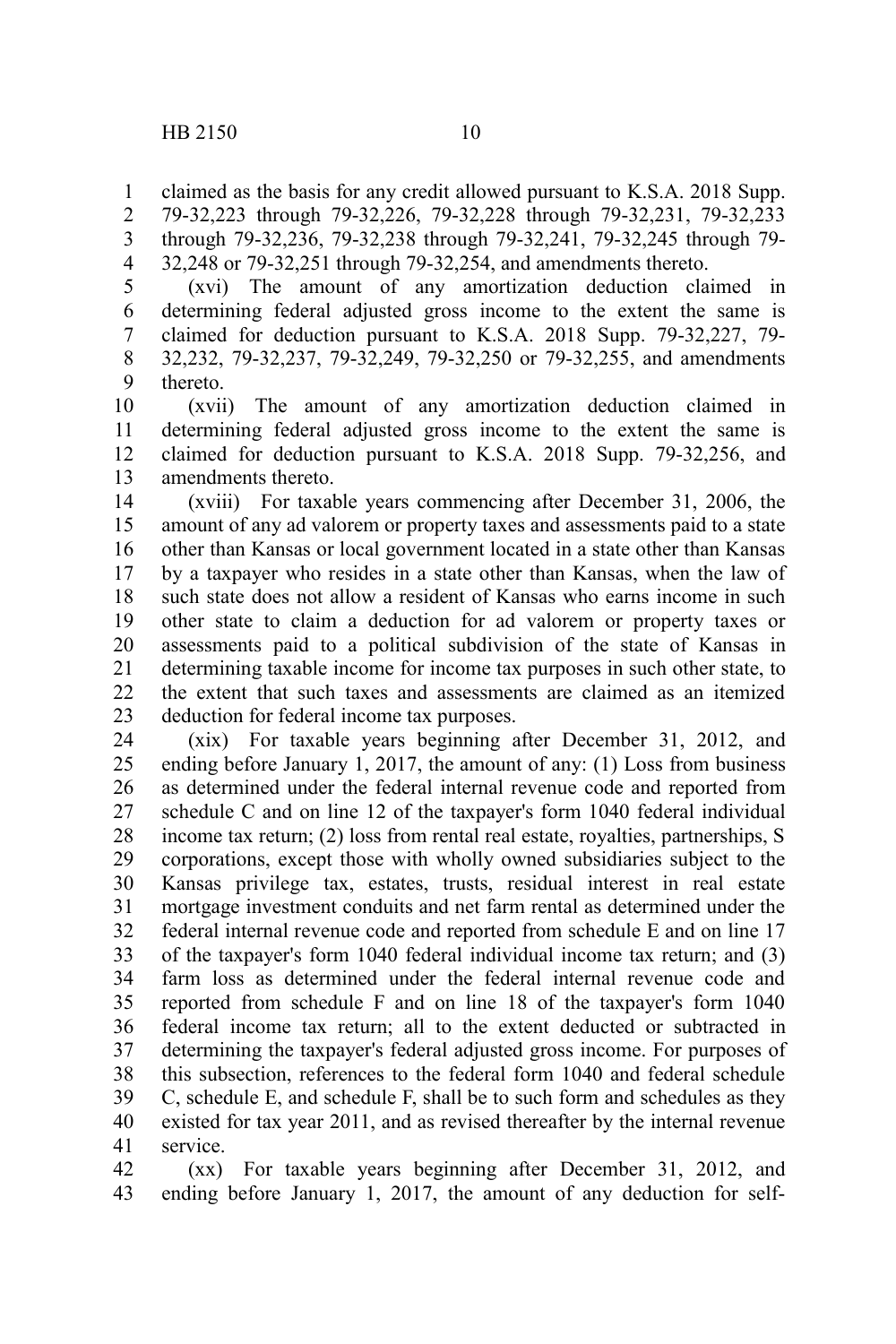employment taxes under section 164(f) of the federal internal revenue code as in effect on January 1, 2012, and amendments thereto, in determining the federal adjusted gross income of an individual taxpayer, to the extent the deduction is attributable to income reported on schedule C, E or F and on line 12, 17 or 18 of the taxpayer's form 1040 federal income tax return. 1 2 3 4 5 6

(xxi) For taxable years beginning after December 31, 2012, and ending before January 1, 2017, the amount of any deduction for pension, profit sharing, and annuity plans of self-employed individuals under section 62(a)(6) of the federal internal revenue code as in effect on January 1, 2012, and amendments thereto, in determining the federal adjusted gross income of an individual taxpayer. 7 8 9 10 11 12

(xxii) For taxable years beginning after December 31, 2012, and ending before January 1, 2017, the amount of any deduction for health insurance under section 162(l) of the federal internal revenue code as in effect on January 1, 2012, and amendments thereto, in determining the federal adjusted gross income of an individual taxpayer. 13 14 15 16 17

(xxiii) For taxable years beginning after December 31, 2012, and ending before January 1, 2017, the amount of any deduction for domestic production activities under section 199 of the federal internal revenue code as in effect on January 1, 2012, and amendments thereto, in determining the federal adjusted gross income of an individual taxpayer. 18 19 20 21 22

(xxiv) For taxable years commencing after December 31, 2013, that portion of the amount of any expenditure deduction claimed in determining federal adjusted gross income for expenses paid for medical care of the taxpayer or the taxpayer's spouse or dependents when such expenses were paid or incurred for an abortion, or for a health benefit plan, as defined in K.S.A. 65-6731, and amendments thereto, for the purchase of an optional rider for coverage of abortion in accordance with K.S.A. 2018 Supp. 40-2,190, and amendments thereto, to the extent that such taxes and assessments are claimed as an itemized deduction for federal income tax purposes. 23 24 25 26 27 28 29 30 31 32

(xxv) For taxable years commencing after December 31, 2013, that portion of the amount of any expenditure deduction claimed in determining federal adjusted gross income for expenses paid by a taxpayer for health care when such expenses were paid or incurred for abortion coverage, a health benefit plan, as defined in K.S.A. 65-6731, and amendments thereto, when such expenses were paid or incurred for abortion coverage or amounts contributed to health savings accounts for such taxpayer's employees for the purchase of an optional rider for coverage of abortion in accordance with K.S.A. 2018 Supp. 40-2,190, and amendments thereto, to the extent that such taxes and assessments are claimed as a deduction for federal income tax purposes. 33 34 35 36 37 38 39 40 41 42 43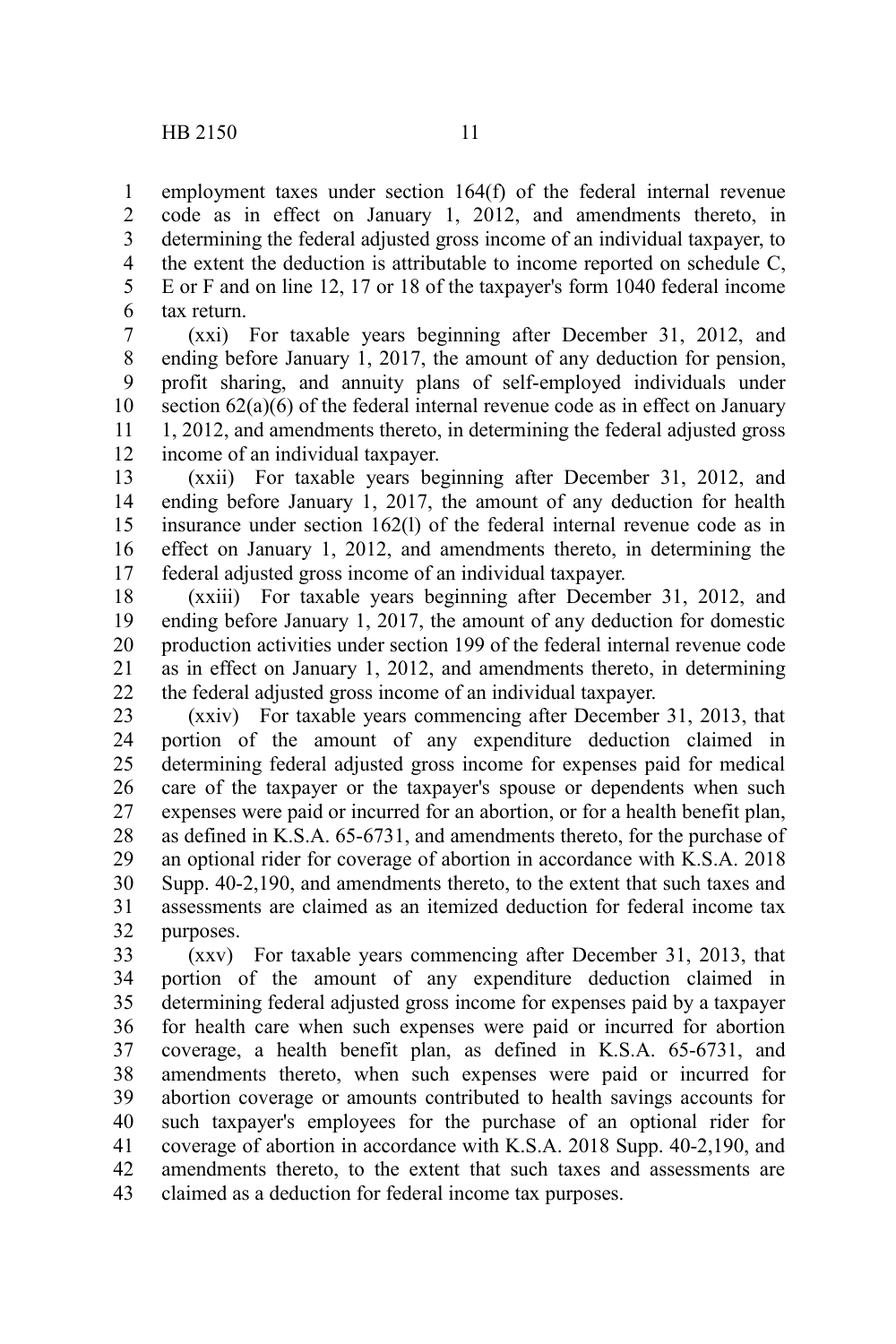(xxvi) For all taxable years beginning after December 31, 2016, the amount of any charitable contribution made to the extent the same is claimed as the basis for the credit allowed pursuant to  $K.S.A. -72-99a07$ *72-4357*, and amendments thereto, and is also claimed as an itemized deduction for federal income tax purposes. 1 2 3 4 5

6

(c) There shall be subtracted from federal adjusted gross income:

(i) Interest or dividend income on obligations or securities of any authority, commission or instrumentality of the United States and its possessions less any related expenses directly incurred in the purchase of such obligations or securities, to the extent included in federal adjusted gross income but exempt from state income taxes under the laws of the United States. 7 8 9 10 11 12

(ii) Any amounts received which *that* are included in federal adjusted gross income but which are specifically exempt from Kansas income taxation under the laws of the state of Kansas. 13 14 15

(iii) The portion of any gain or loss from the sale or other disposition of property having a higher adjusted basis for Kansas income tax purposes than for federal income tax purposes on the date such property was sold or disposed of in a transaction in which gain or loss was recognized for purposes of federal income tax that does not exceed such difference in basis, but if a gain is considered a long-term capital gain for federal income tax purposes, the modification shall be limited to that portion of such gain which is included in federal adjusted gross income. 16 17 18 19 20 21 22 23

(iv) The amount necessary to prevent the taxation under this act of any annuity or other amount of income or gain which *that* was properly included in income or gain and was taxed under the laws of this state for a taxable year prior to the effective date of this act, as amended, to the taxpayer, or to a decedent by reason of whose death the taxpayer acquired the right to receive the income or gain, or to a trust or estate from which the taxpayer received the income or gain. 24 25 26 27 28 29 30

(v) The amount of any refund or credit for overpayment of taxes on or measured by income or fees or payments in lieu of income taxes imposed by this state, or any taxing jurisdiction, to the extent included in gross income for federal income tax purposes. 31 32 33 34

(vi) Accumulation distributions received by a taxpayer as a beneficiary of a trust to the extent that the same are included in federal adjusted gross income. 35 36 37

(vii) Amounts received as annuities under the federal civil service retirement system from the civil service retirement and disability fund and other amounts received as retirement benefits in whatever form which *that* were earned for being employed by the federal government or for service in the armed forces of the United States. 38 39 40 41 42

(viii) Amounts received by retired railroad employees as a 43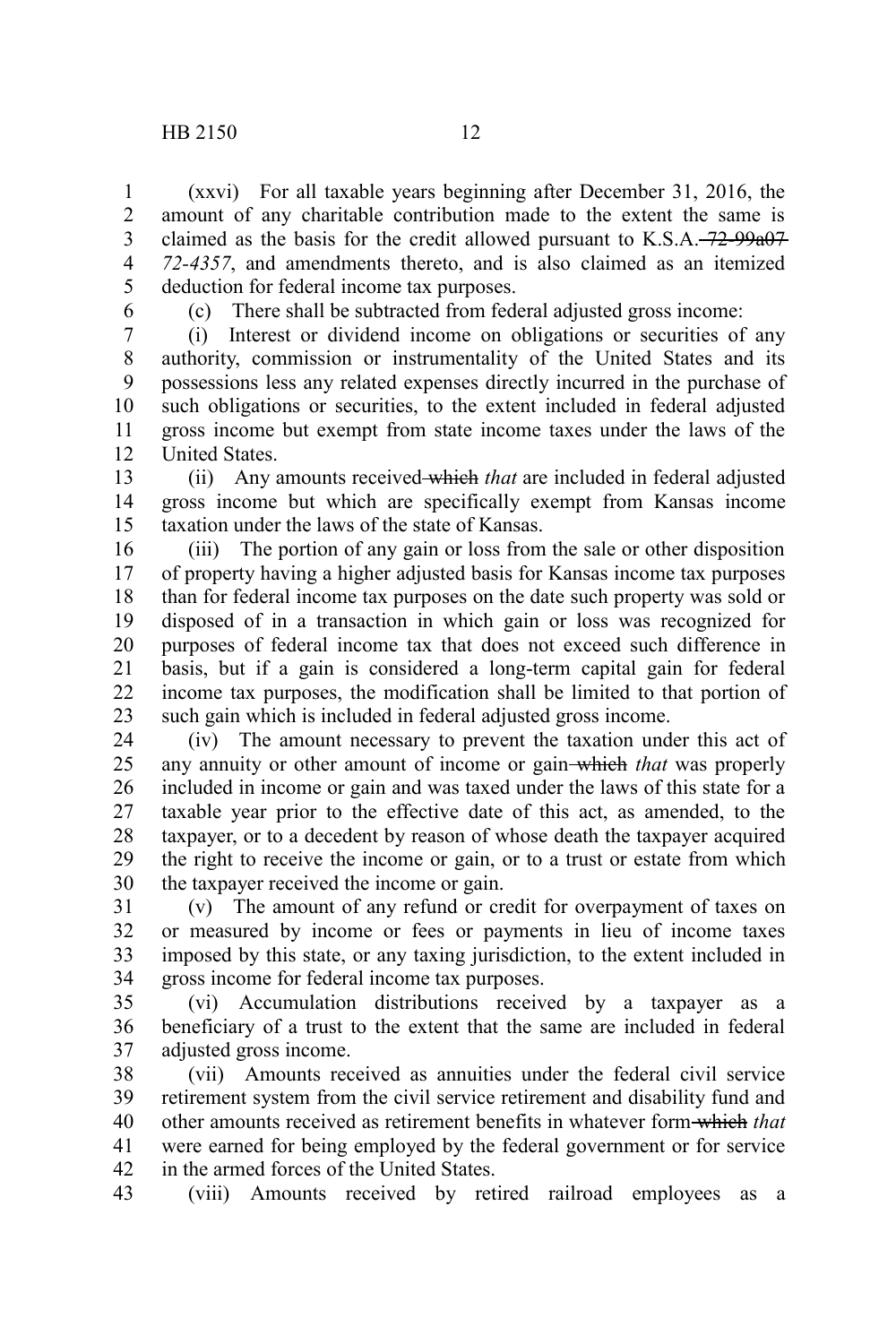1

supplemental annuity under the provisions of 45 U.S.C. §§ 228b (a) and 228c (a) $(1)$  et seq. 2

(ix) Amounts received by retired employees of a city and by retired employees of any board of such city as retirement allowances pursuant to K.S.A. 13-14,106, and amendments thereto, or pursuant to any charter ordinance exempting a city from the provisions of K.S.A. 13-14,106, and amendments thereto. 3 4 5 6 7

(x) For taxable years beginning after December 31, 1976, the amount of the federal tentative jobs tax credit disallowance under the provisions of 26 U.S.C. § 280 C. For taxable years ending after December 31, 1978, the amount of the targeted jobs tax credit and work incentive credit disallowances under 26 U.S.C. § 280 C. 8 9 10 11 12

(xi) For taxable years beginning after December 31, 1986, dividend income on stock issued by Kansas venture capital, inc. 13 14

(xii) For taxable years beginning after December 31, 1989, amounts received by retired employees of a board of public utilities as pension and retirement benefits pursuant to K.S.A. 13-1246, 13-1246a and 13-1249, and amendments thereto. 15 16 17 18

(xiii) For taxable years beginning after December 31, 2004, amounts contributed to and the amount of income earned on contributions deposited to an individual development account under K.S.A. 74-50,201 et seq., and amendments thereto. 19 20 21 22

(xiv) For all taxable years commencing after December 31, 1996, that portion of any income of a bank organized under the laws of this state or any other state, a national banking association organized under the laws of the United States, an association organized under the savings and loan code of this state or any other state, or a federal savings association organized under the laws of the United States, for which an election as an S corporation under subchapter S of the federal internal revenue code is in effect, which accrues to the taxpayer who is a stockholder of such corporation and which is not distributed to the stockholders as dividends of the corporation. For taxable years beginning after December 31, 2012, and ending before January 1, 2017, the amount of modification under this subsection shall exclude the portion of income or loss reported on schedule E and included on line 17 of the taxpayer's form 1040 federal individual income tax return. 23 24 25 26 27 28 29 30 31 32 33 34 35 36

(xv) For all taxable years beginning after December 31, 2006, amounts not exceeding \$3,000, or \$6,000 for a married couple filing a joint return, for each designated beneficiary which *that* are contributed to a family postsecondary education savings account established under the Kansas postsecondary education savings program or a qualified tuition program established and maintained by another state or agency or instrumentality thereof pursuant to section 529 of the internal revenue 37 38 39 40 41 42 43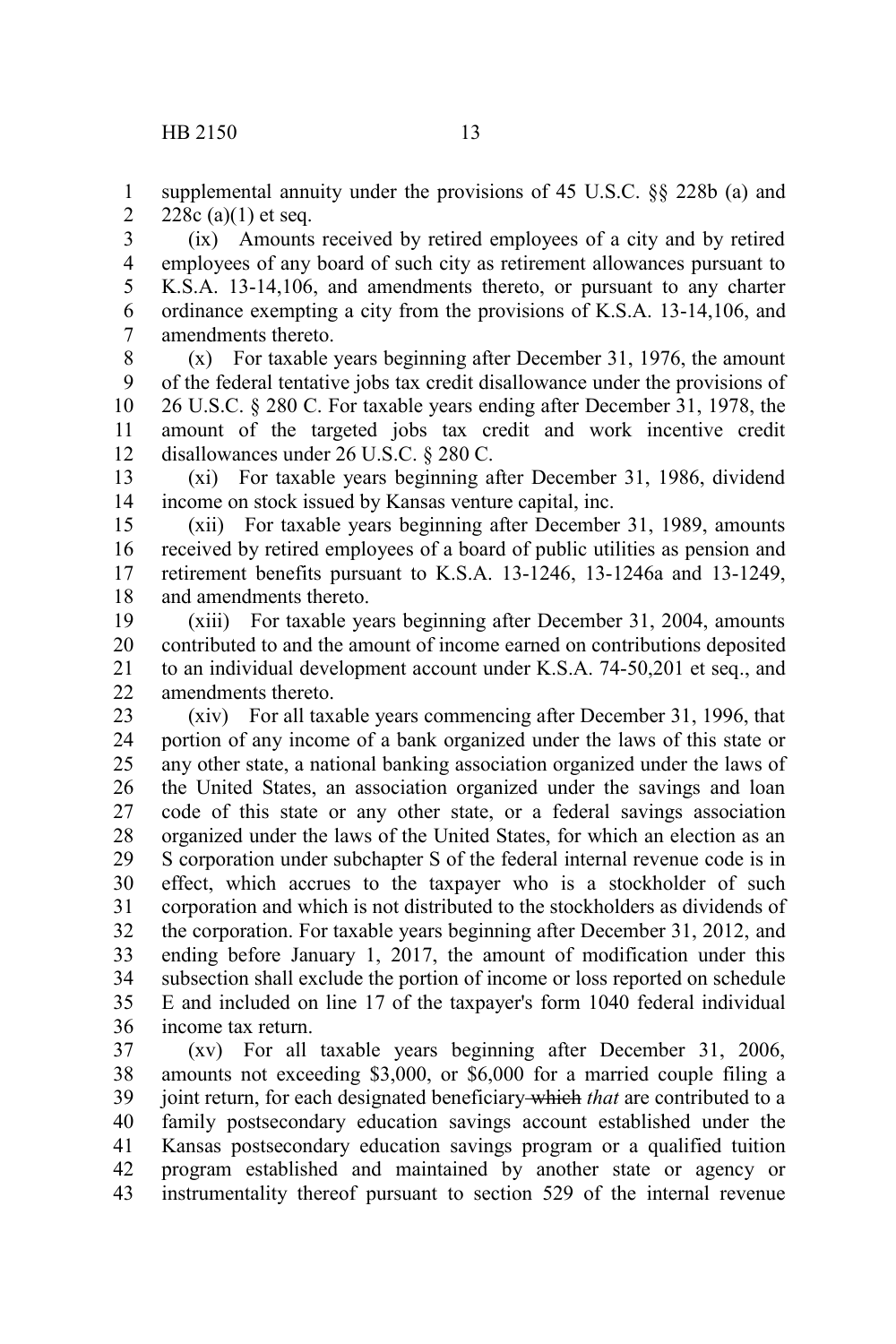code of 1986, as amended, for the purpose of paying the qualified higher education expenses of a designated beneficiary at an institution of postsecondary education. The terms and phrases used in this paragraph shall have the meaning respectively ascribed thereto by the provisions of K.S.A. 2018 Supp. 75-643, and amendments thereto, and the provisions of such section are hereby incorporated by reference for all purposes thereof. 1 2 3 4 5 6

(xvi) For all taxable years beginning after December 31, 2004, amounts received by taxpayers who are or were members of the armed forces of the United States, including service in the Kansas army and air national guard, as a recruitment, sign up or retention bonus received by such taxpayer as an incentive to join, enlist or remain in the armed services of the United States, including service in the Kansas army and air national guard, and amounts received for repayment of educational or student loans incurred by or obligated to such taxpayer and received by such taxpayer as a result of such taxpayer's service in the armed forces of the United States, including service in the Kansas army and air national guard. 7 8 9 10 11 12 13 14 15 16

(xvii) For all taxable years beginning after December 31, 2004, amounts received by taxpayers who are eligible members of the Kansas army and air national guard as a reimbursement pursuant to K.S.A. 48- 281, and amendments thereto, and amounts received for death benefits pursuant to K.S.A. 48-282, and amendments thereto, or pursuant to section 1 or section 2 of chapter 207 of the 2005 Session Laws of Kansas, and amendments thereto, to the extent that such death benefits are included in federal adjusted gross income of the taxpayer. 17 18 19 20 21 22 23 24

(xviii) For the taxable year beginning after December 31, 2006, amounts received as benefits under the federal social security act-which *that* are included in federal adjusted gross income of a taxpayer with federal adjusted gross income of \$50,000 or less, whether such taxpayer's filing status is single, head of household, married filing separate or married filing jointly; and for all taxable years beginning after December 31, 2007, amounts received as benefits under the federal social security act-which *that* are included in federal adjusted gross income of a taxpayer with federal adjusted gross income of \$75,000 or less, whether such taxpayer's filing status is single, head of household, married filing separate or married filing jointly. 25 26 27 28 29 30 31 32 33 34 35

(xix) Amounts received by retired employees of Washburn university as retirement and pension benefits under the university's retirement plan. 36 37

(xx) For taxable years beginning after December 31, 2012, and ending before January 1, 2017, the amount of any: (1) Net profit from business as determined under the federal internal revenue code and reported from schedule C and on line 12 of the taxpayer's form 1040 federal individual income tax return; (2) net income, not including guaranteed payments as defined in section 707(c) of the federal internal 38 39 40 41 42 43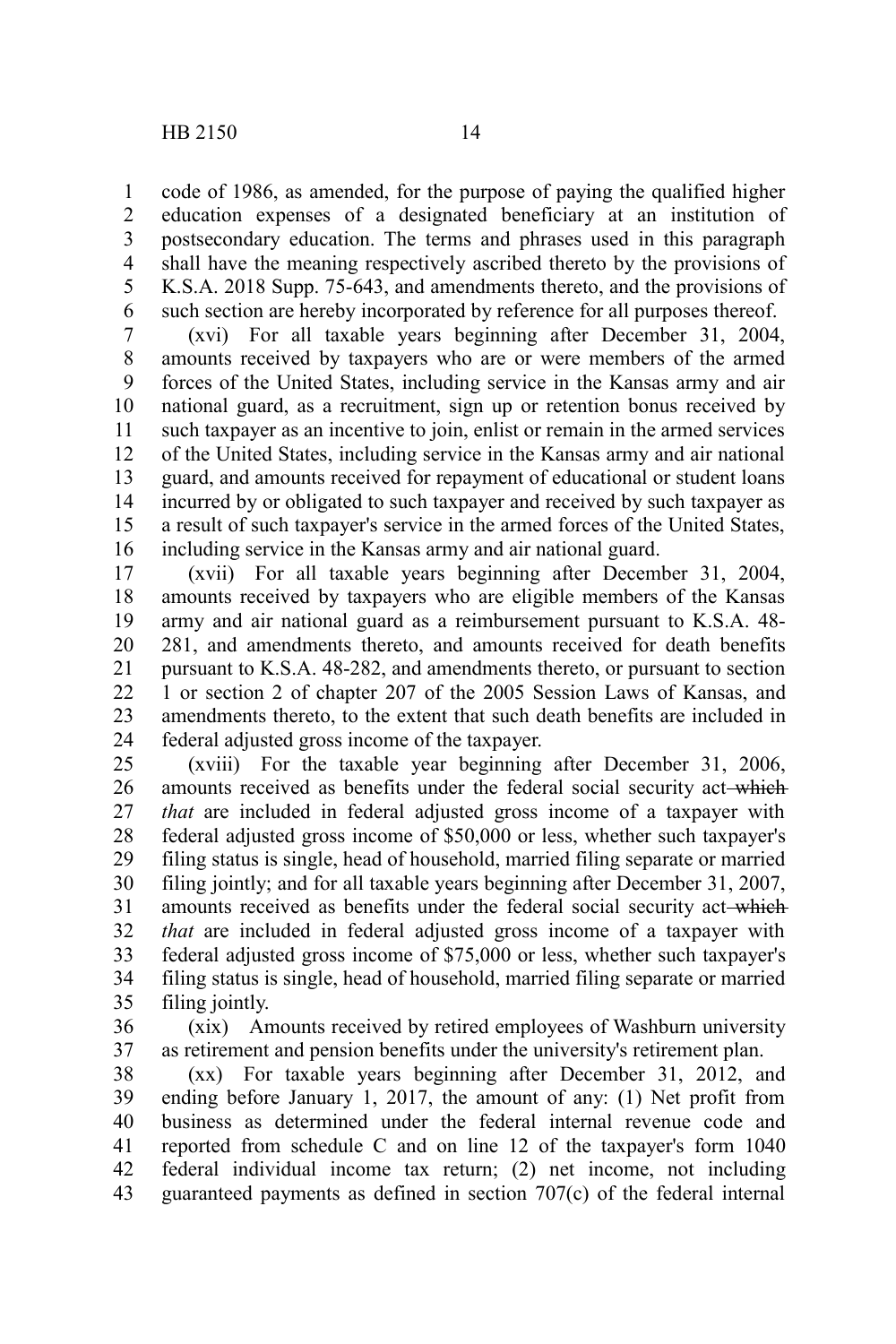revenue code and as reported to the taxpayer from federal schedule K-1, 1

(form 1065-B), in box 9, code F or as reported to the taxpayer from federal schedule K-1, (form 1065) in box 4, from rental real estate, royalties, partnerships, S corporations, estates, trusts, residual interest in real estate mortgage investment conduits and net farm rental as determined under the federal internal revenue code and reported from schedule E and on line 17 of the taxpayer's form 1040 federal individual income tax return; and (3) net farm profit as determined under the federal internal revenue code and reported from schedule F and on line 18 of the taxpayer's form 1040 federal income tax return; all to the extent included in the taxpayer's federal adjusted gross income. For purposes of this subsection, references to the federal form 1040 and federal schedule C, schedule E, and schedule F, shall be to such form and schedules as they existed for tax year 2011 and as revised thereafter by the internal revenue service. 2 3 4 5 6 7 8 9 10 11 12 13 14

(xxi) For all taxable years beginning after December 31, 2013, amounts equal to the unreimbursed travel, lodging and medical expenditures directly incurred by a taxpayer while living, or a dependent of the taxpayer while living, for the donation of one or more human organs of the taxpayer, or a dependent of the taxpayer, to another person for human organ transplantation. The expenses may be claimed as a subtraction modification provided for in this section to the extent the expenses are not already subtracted from the taxpayer's federal adjusted gross income. In no circumstances shall the subtraction modification provided for in this section for any individual, or a dependent, exceed \$5,000. As used in this section, "human organ" means all or part of a liver, pancreas, kidney, intestine, lung or bone marrow. The provisions of this paragraph shall take effect on the day the secretary of revenue certifies to the director of the budget that the cost for the department of revenue of modifications to the automated tax system for the purpose of implementing this paragraph will not exceed \$20,000. 15 16 17 18 19 20 21 22 23 24 25 26 27 28 29 30

(xxii) For taxable years beginning after December 31, 2012, and ending before January 1, 2017, the amount of net gain from the sale of: (1) Cattle and horses, regardless of age, held by the taxpayer for draft, breeding, dairy or sporting purposes, and held by such taxpayer for 24 months or more from the date of acquisition; and (2) other livestock, regardless of age, held by the taxpayer for draft, breeding, dairy or sporting purposes, and held by such taxpayer for 12 months or more from the date of acquisition. The subtraction from federal adjusted gross income shall be limited to the amount of the additions recognized under the provisions of subsection (b)(xix) attributable to the business in which the livestock sold had been used. As used in this paragraph, the term "livestock" shall not include poultry. 31 32 33 34 35 36 37 38 39 40 41 42

(xxiii) For all taxable years beginning after December 31, 2012, 43